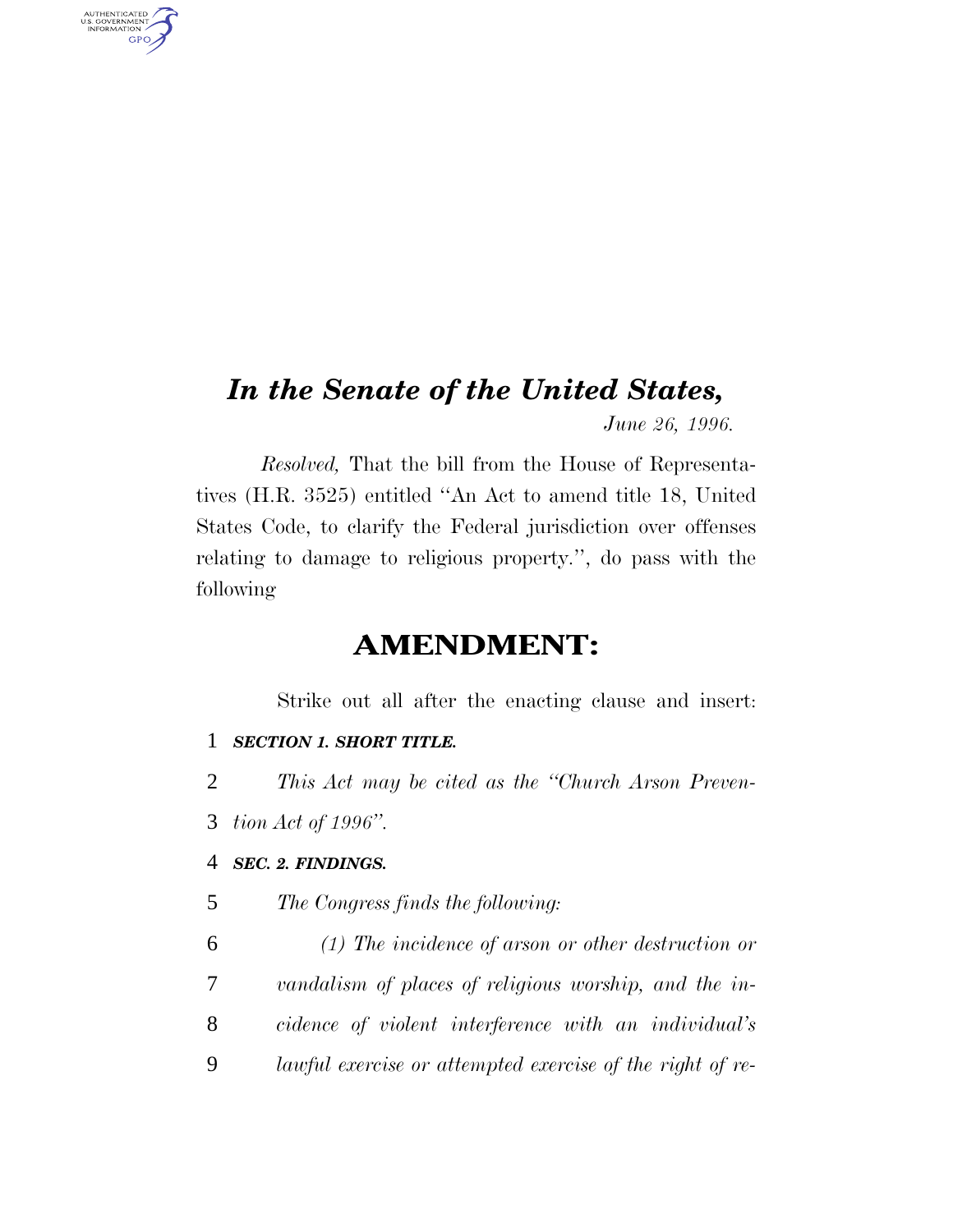| $\mathbf{1}$   | ligious freedom at a place of religious worship pose     |
|----------------|----------------------------------------------------------|
| $\overline{2}$ | a serious national problem.                              |
| 3              | $(2)$ The incidence of arson of places of religious      |
| $\overline{4}$ | worship has recently increased, especially in the con-   |
| 5              | text of places of religious worship that serve predomi-  |
| 6              | nantly African-American congregations.                   |
| 7              | (3) Changes in Federal law are necessary to deal         |
| 8              | properly with this problem.                              |
| 9              | (4) Although local jurisdictions have attempted          |
| 10             | to respond to the challenges posed by such acts of de-   |
| 11             | struction or damage to religious property, the problem   |
| 12             | is sufficiently serious, widespread, and interstate in   |
| 13             | scope to warrant Federal intervention to assist State    |
| 14             | and local jurisdictions.                                 |
| 15             | $(5)$ Congress has authority, pursuant to<br>the         |
| 16             | Commerce Clause of the Constitution, to make acts of     |
| 17             | destruction or damage to religious property a viola-     |
| 18             | tion of Federal law.                                     |
| 19             | $(6)$ Congress has authority, pursuant to section        |
| 20             | 2 of the 13th amendment to the Constitution, to make     |
| 21             | actions of private citizens motivated by race, color, or |
| 22             | ethnicity that interfere with the ability of citizens to |
| 23             | hold or use religious property without fear of attack,   |
| 24             | violations of Federal criminal law.                      |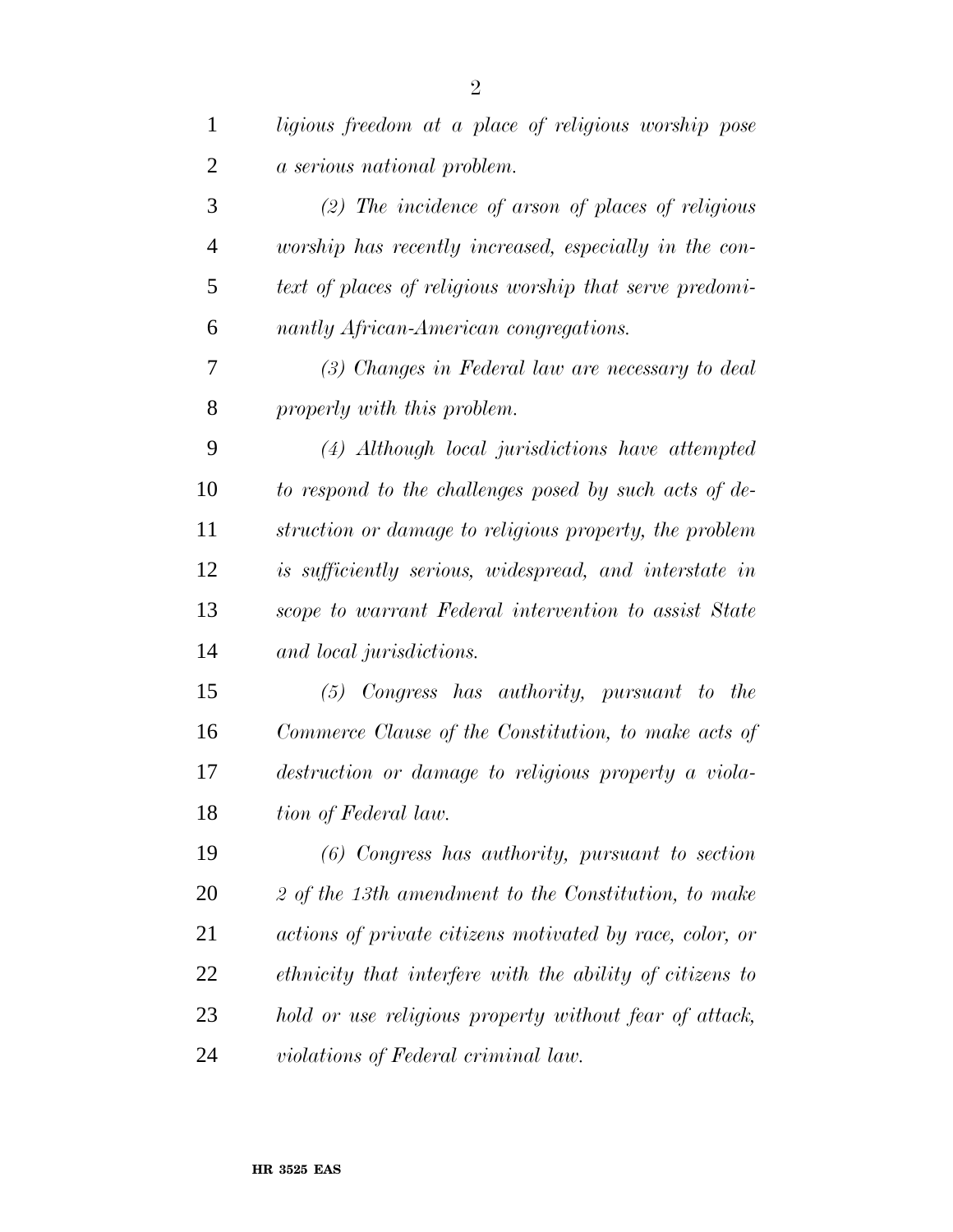| $\mathbf{1}$   | SEC. 3. PROHIBITION OF VIOLENT INTERFERENCE<br>WITH            |
|----------------|----------------------------------------------------------------|
| $\overline{2}$ | <b>RELIGIOUS WORSHIP.</b>                                      |
| 3              | Section 247 of title 18, United States Code, is amend-         |
| $\overline{4}$ | $ed$ —                                                         |
| 5              | $(1)$ in subsection $(a)$ , by striking "subsection $(c)$      |
| 6              | of this section" and inserting "subsection $(d)$ ";            |
| 7              | $(2)$ by redesignating subsections $(c)$ , $(d)$ , and $(e)$ , |
| 8              | as subsections $(d)$ , $(e)$ , and $(f)$ , respectively;       |
| 9              | $(3)$ by striking subsection $(b)$ and inserting the           |
| 10             | following:                                                     |
| 11             | "(b) The circumstances referred to in subsection (a) are       |
| 12             | that the offense is in or affects interstate or foreign com-   |
| 13             | merce.                                                         |
| 14             | $\lq\lq c$ Whoever intentionally defaces, damages, or de-      |
| 15             | stroys any religious real property because of the race, color, |
|                | 16 or ethnic characteristics of any individual associated with |
| 17             | that religious property, or attempts to do so, shall be pun-   |
|                | 18 ished as provided in subsection $(d)$ .";                   |
| 19             | $(4)$ in subsection (d), as redesignated—                      |
| 20             | $(A)$ in paragraph $(2)$ —                                     |
| 21             | $(i)$ by inserting "to any person, includ-                     |
| 22             | ing any public safety officer performing du-                   |
| 23             | ties as a direct or proximate result of con-                   |
| 24             | duct prohibited by this section," after "bod-                  |
|                |                                                                |

*ily injury''; and*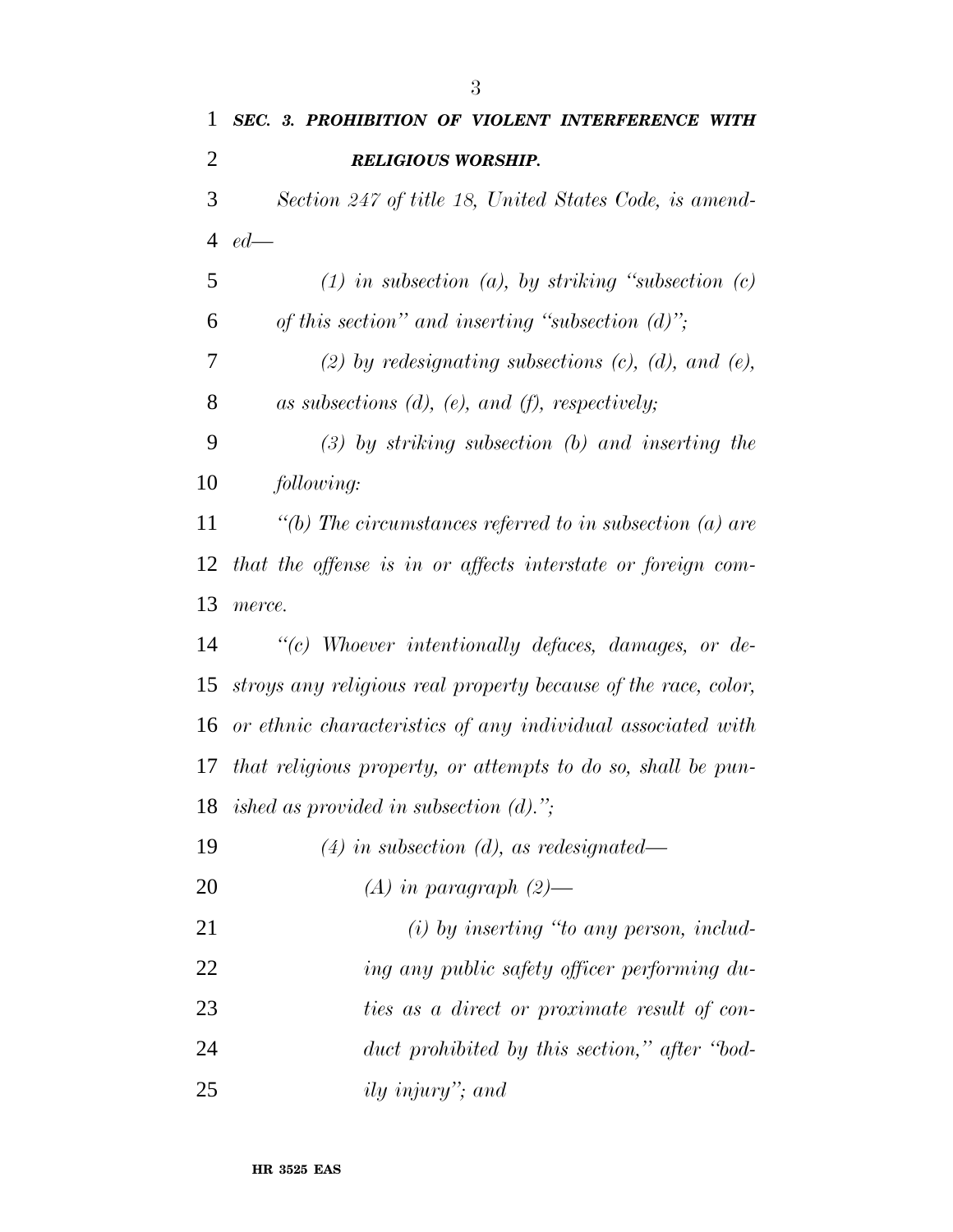| 1              | (ii) by striking "ten years" and insert-                        |
|----------------|-----------------------------------------------------------------|
| $\overline{2}$ | ing "20 years";                                                 |
| 3              | $(B)$ by redesignating paragraphs $(2)$ and                     |
| $\overline{4}$ | $(3)$ as paragraphs $(3)$ and $(4)$ , respectively;             |
| 5              | $(C)$ by inserting after paragraph $(1)$ the fol-               |
| 6              | lowing:                                                         |
| 7              | "(2) if bodily injury results to any person, in-                |
| 8              | cluding any public safety officer performing duties as          |
| 9              | a direct or proximate result of conduct prohibited by           |
| 10             | this section, and the violation is by means of fire or          |
| 11             | an explosive, a fine under this title or imprisonment           |
| 12             | for not more that 40 years, or both;";                          |
| 13             | $(5)$ in subsection (f), as redesignated—                       |
| 14             | $(A)$ by striking "religious property" and in-                  |
| 15             | serting "religious real property" both places it                |
| 16             | appears; and                                                    |
| 17             | $(B)$ by inserting ", including fixtures or re-                 |
| 18             | ligious objects contained within a place of reli-               |
| 19             | gious worship" before the period; and                           |
| 20             | $(6)$ by adding at the end the following new sub-               |
| 21             | section:                                                        |
| 22             | "(g) No person shall be prosecuted, tried, or punished          |
|                | 23 for any noncapital offense under this section unless the in- |
| 24             | dictment is found or the information is instituted not later    |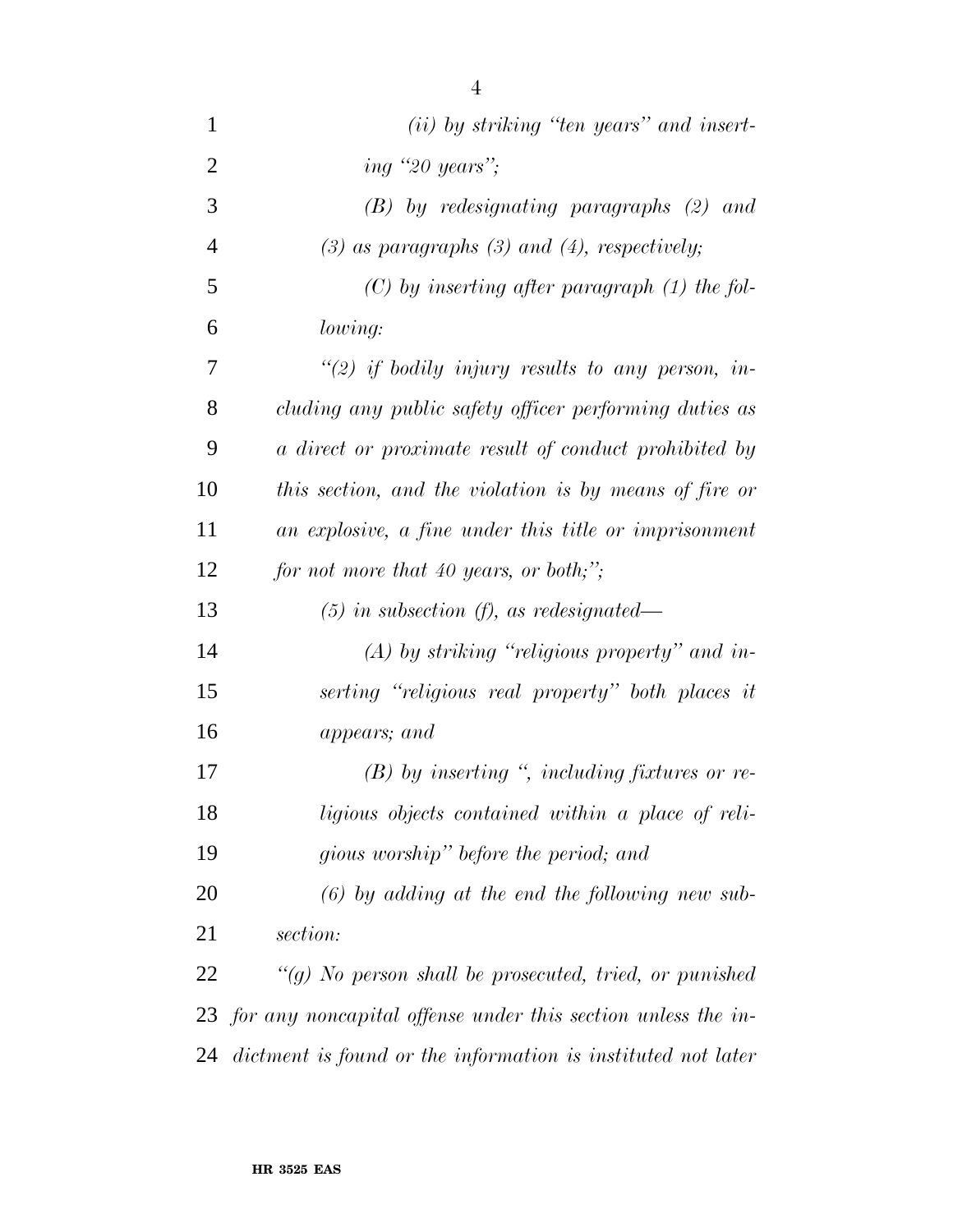*than 7 years after the date on which the offense was com-mitted.''.*

### *SEC. 4. LOAN GUARANTEE RECOVERY FUND.*

*(a) IN GENERAL.—*

 *(1) IN GENERAL.—Using amounts described in paragraph (2), the Secretary of Housing and Urban Development (referred to as the ''Secretary'') shall make guaranteed loans to financial institutions in connection with loans made by such institutions to assist organizations described in section 501(c)(3) of the Internal Revenue Code of 1986 that have been damaged as a result of acts of arson or terrorism in accordance with such procedures as the Secretary shall establish by regulation.*

 *(2) USE OF CREDIT SUBSIDY.—Notwithstanding any other provision of law, for the cost of loan guar- antees under this section, the Secretary may use not more than \$5,000,000 of the amounts made available for fiscal year 1996 for the credit subsidy provided under the General Insurance Fund and the Special Risk Insurance Fund.*

 *(b) TREATMENT OF COSTS.—The costs of guaranteed loans under this section, including the cost of modifying loans, shall be as defined in section 502 of the Congressional Budget Act of 1974.*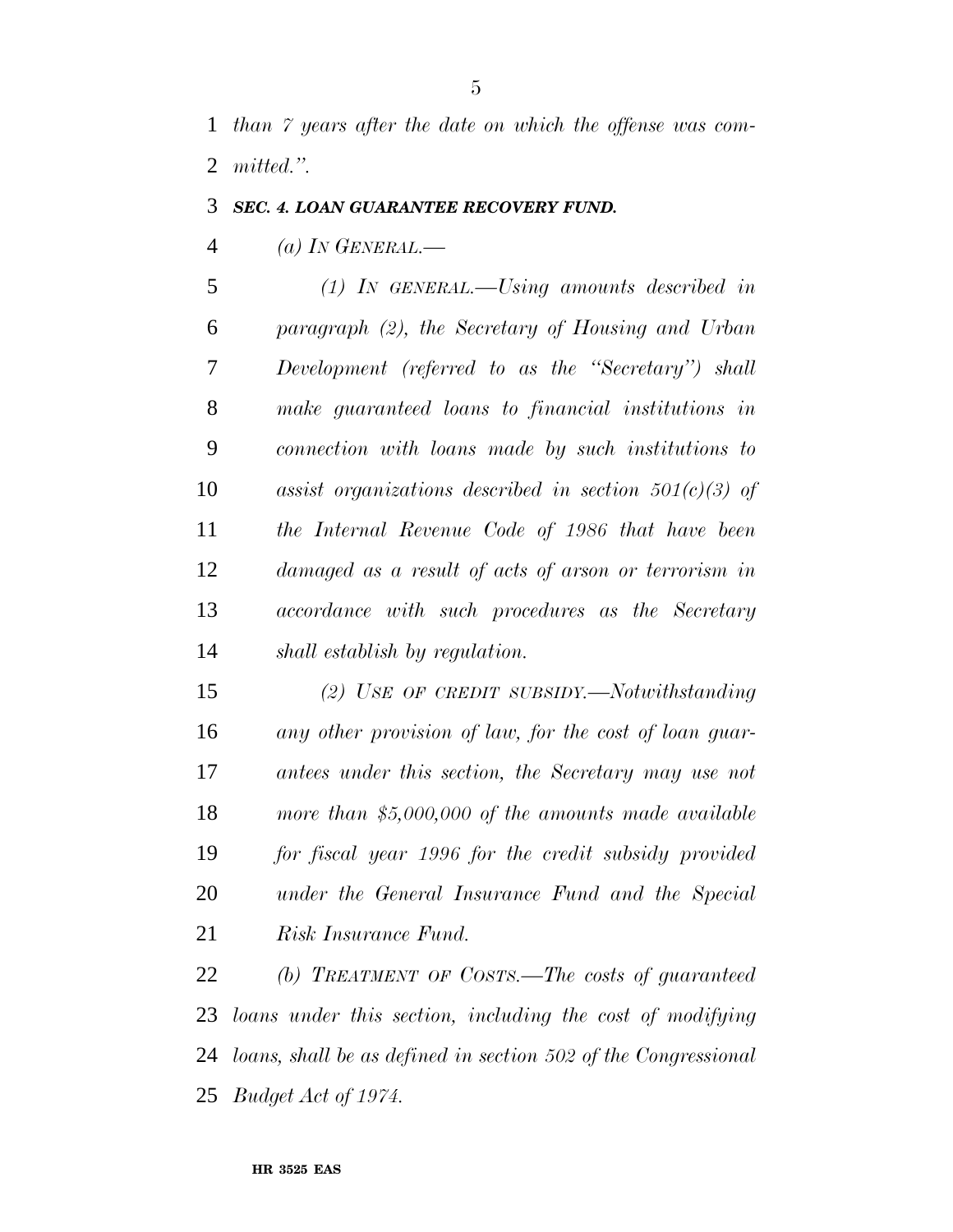*(c) LIMIT ON LOAN PRINCIPAL.—Funds made avail- able under this section shall be available to subsidize total loan principal, any part of which is to be guaranteed, not to exceed \$10,000,000.*

 *(d) TERMS AND CONDITIONS.—The Secretary shall— (1) establish such terms and conditions as the Secretary considers to be appropriate to provide loan guarantees under this section, consistent with section 503 of the Credit Reform Act; and*

 *(2) include in the terms and conditions a re- quirement that the decision to provide a loan guaran- tee to a financial institution and the amount of the guarantee does not in any way depend on the pur- pose, function, or identity of the organization to which the financial institution has made, or intends to make, a loan.*

*SEC. 5. COMPENSATION OF VICTIMS; REQUIREMENT OF IN-*

 *CLUSION IN LIST OF CRIMES ELIGIBLE FOR COMPENSATION.*

 *Section 1403(d)(3) of the Victims of Crime Act of 1984 (42 U.S.C. 10602(d)(3)) is amended by inserting ''crimes, whose victims suffer death or personal injury, that are de- scribed in section 247 of title 18, United States Code,'' after ''includes''.*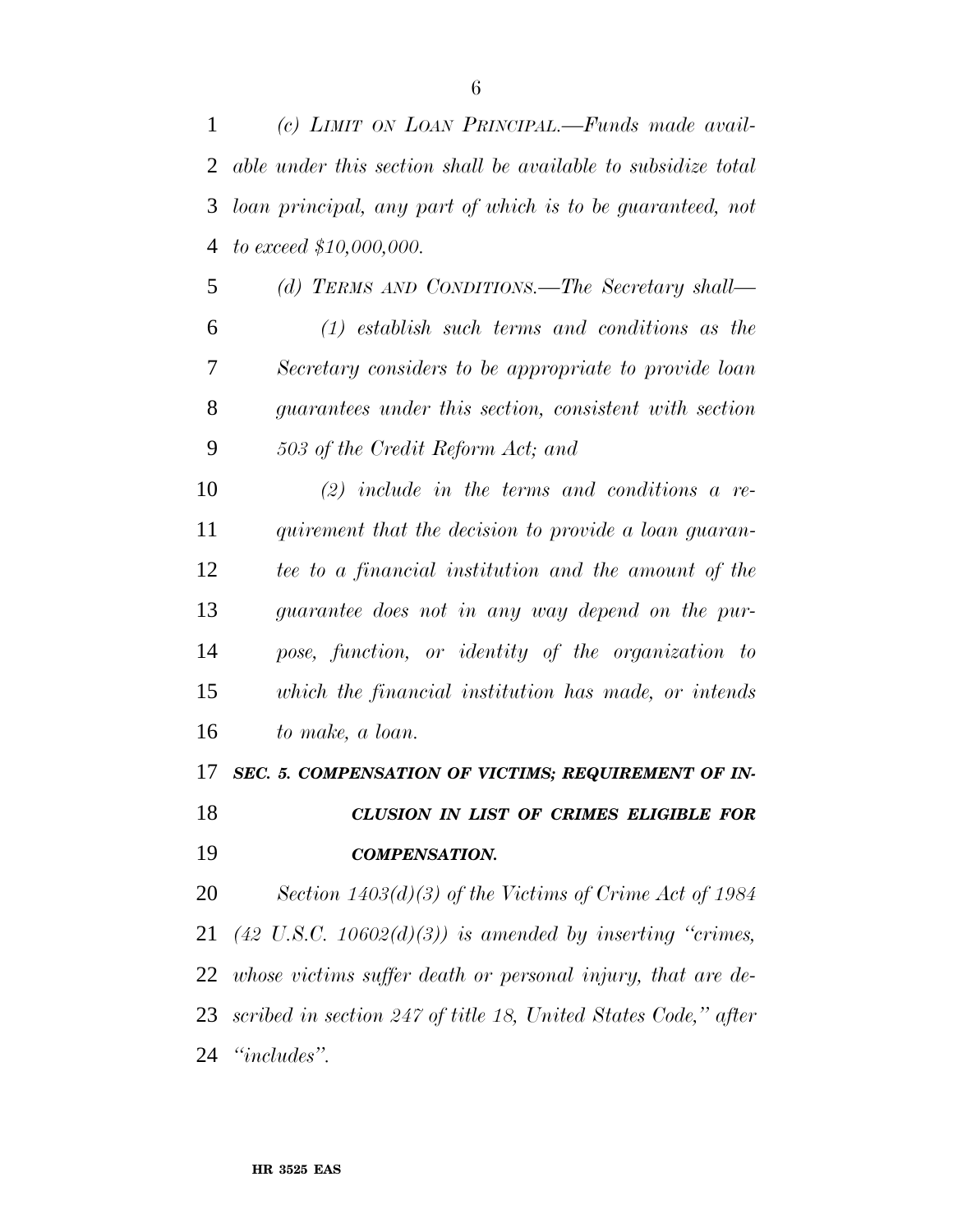# *SEC. 6. AUTHORIZATION FOR ADDITIONAL PERSONNEL TO ASSIST STATE AND LOCAL LAW ENFORCE-MENT.*

 *There are authorized to be appropriated to the Depart- ment of the Treasury and the Department of Justice, in- cluding the Community Relations Service, in fiscal years 1996 and 1997 such sums as are necessary to increase the number of personnel, investigators, and technical support personnel to investigate, prevent, and respond to potential violations of sections 247 and 844 of title 18, United States Code.*

## *SEC. 7. REAUTHORIZATION OF HATE CRIMES STATISTICS ACT.*

 *The first section of the Hate Crimes Statistics Act (28 U.S.C. 534 note) is amended—*

 *(1) in subsection (b), by striking ''for the cal- endar year 1990 and each of the succeeding 4 cal- endar years'' and inserting ''for each calendar year''; and*

 *(2) in subsection (c), by striking ''1994'' and in-serting ''2002''.*

#### *SEC. 8. SENSE OF THE CONGRESS.*

*The Congress—*

- *(1) commends those individuals and entities that*
- *have responded with funds to assist in the rebuilding*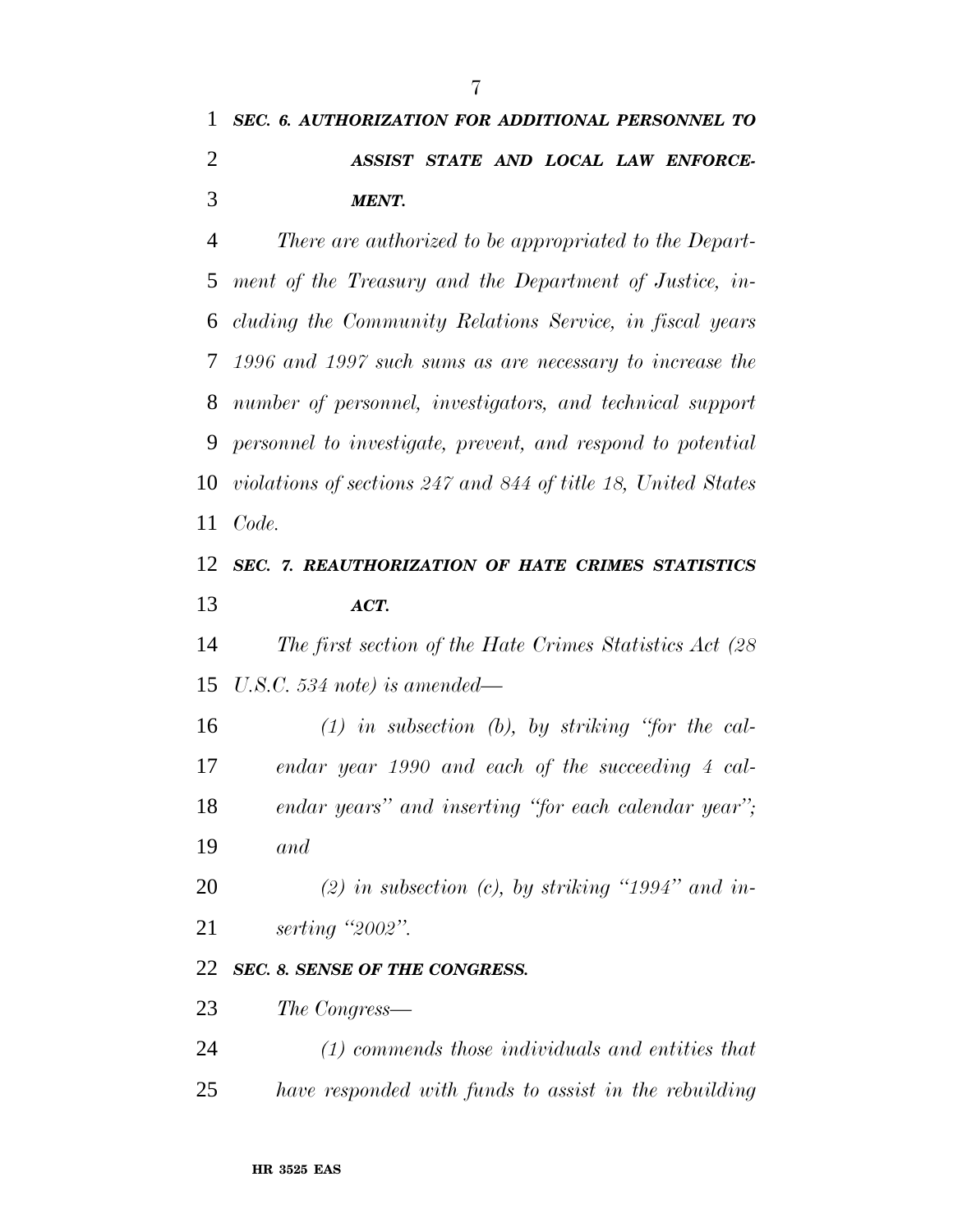*of places of worship that have been victimized by arson; and*

 *(2) encourages the private sector to continue these efforts so that places of worship that are victim- ized by arson, and their affected communities, can continue the rebuilding process with maximum finan- cial support from private individuals, businesses, charitable organizations, and other non-profit enti-ties.*

Attest:

*Secretary.*